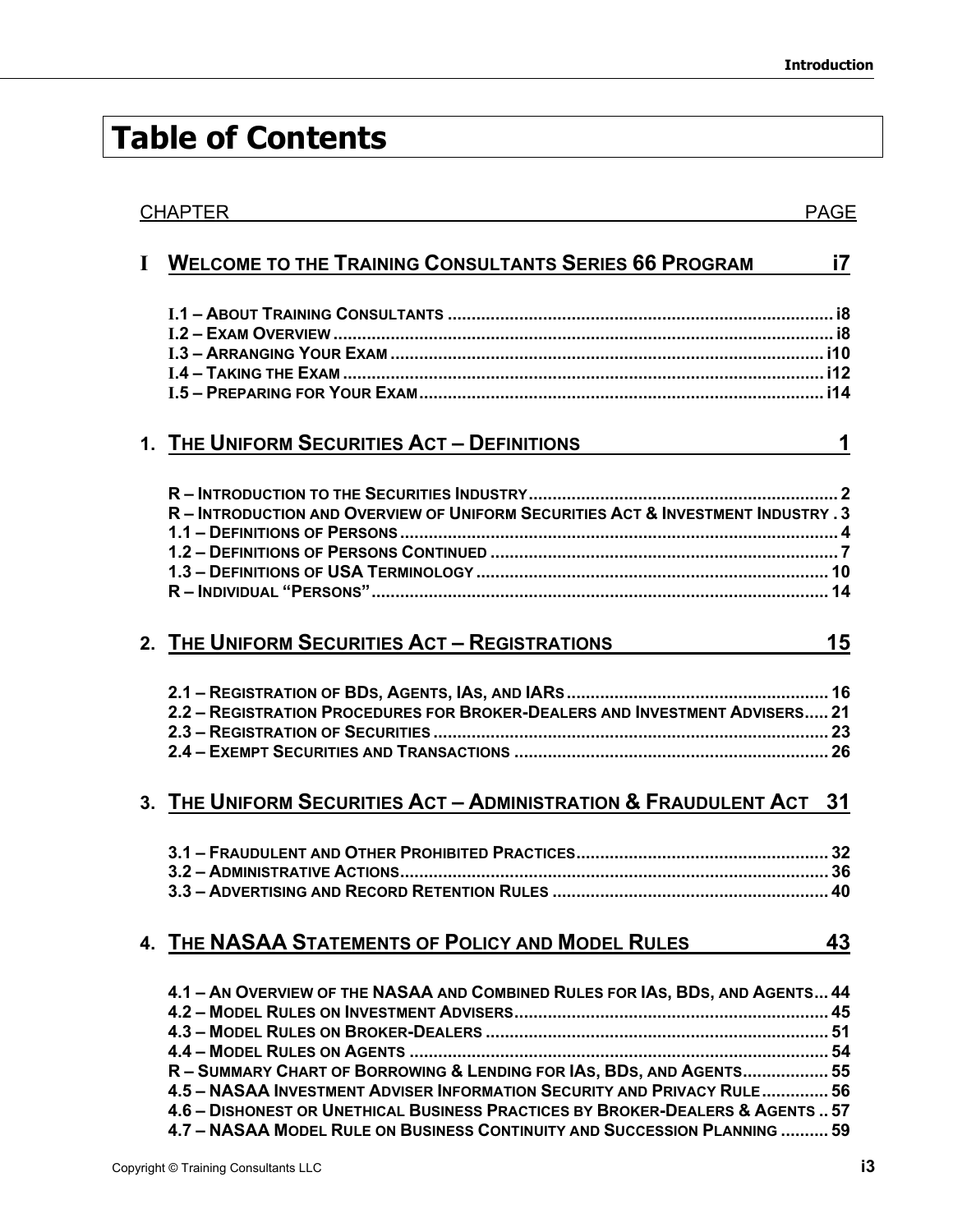|    | <b>6. FEDERAL ACTS</b>                                             | 69  |
|----|--------------------------------------------------------------------|-----|
|    |                                                                    |     |
|    | 6.2 - INVESTMENT ADVISERS ACT OF 1940 - DEFINITIONS AND EXEMPTIONS |     |
|    |                                                                    |     |
|    |                                                                    |     |
|    |                                                                    |     |
|    |                                                                    |     |
|    |                                                                    |     |
|    |                                                                    |     |
|    |                                                                    |     |
|    |                                                                    |     |
|    |                                                                    |     |
|    |                                                                    |     |
|    |                                                                    |     |
|    |                                                                    |     |
|    |                                                                    |     |
|    | 7. INVESTMENT VEHICLE CHARACTERISTICS                              | 107 |
|    |                                                                    |     |
|    |                                                                    |     |
|    |                                                                    |     |
|    |                                                                    |     |
|    |                                                                    |     |
|    |                                                                    |     |
|    |                                                                    |     |
|    |                                                                    |     |
|    |                                                                    |     |
|    |                                                                    |     |
|    | 8. INVESTMENT RECOMMENDATIONS - CLIENTS                            | 153 |
|    |                                                                    |     |
|    |                                                                    |     |
|    |                                                                    |     |
|    |                                                                    |     |
|    |                                                                    |     |
| 9. | <b>INVESTMENT RECOMMENDATIONS - RISKS AND RETURNS</b>              | 181 |
|    |                                                                    |     |

**5. THE UNIFORM PRUDENT INVESTOR ACT & OTHER REGULATIONS 61**

**5.1 – PRUDENT INVESTOR ACT PROVISIONS ........................................................................ 62**